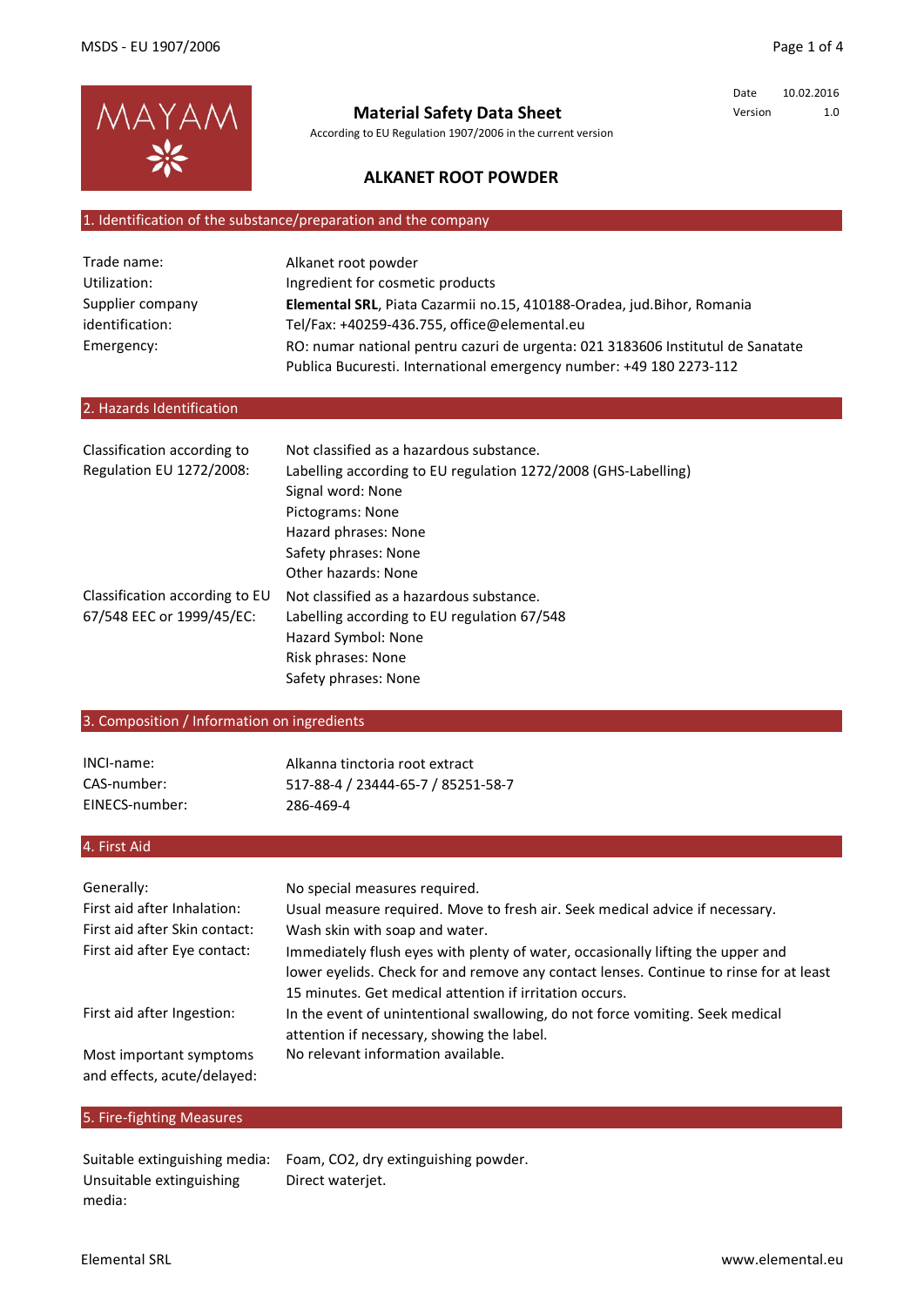Date 10.02.2016 Version 1.0



# **Material Safety Data Sheet**

According to EU Regulation 1907/2006 in the current version

# **ALKANET ROOT POWDER**

Protective equipment:

Keep away from sources of ignition. Do not smoke. Respiratory and eye protection required for fire crews when exposed to smoke or fumes.

Fire and explosion protection: This product is made up of inflammable material with low risk.

#### 6. Accidental release measures:

| Personal precautions:      | Ensure adequate ventilation.                 |
|----------------------------|----------------------------------------------|
| Environmental precautions: | No special measures required.                |
| Methods for cleaning up:   | Clean up mechanically. Avoid dust formation. |

# 7. Handling and Storage

|                              | Precautions for safe handling: Apply good manufacturing practice & industrial hygiene practices. Observe good |
|------------------------------|---------------------------------------------------------------------------------------------------------------|
|                              | personal hygiene, and do not eat, drink or smoke whilst handling. Avoid dust                                  |
|                              | formation.                                                                                                    |
| Conditions for safe storage: | Store the product a well-ventilated environment, in a dry place.                                              |

#### 8. Exposure Controls and Personal Protection

| Hand protection:             | Gloves recommended.                                                    |
|------------------------------|------------------------------------------------------------------------|
| Respiratory protection:      | Do not inhale dust. Wear protective mask in case of formation of dust. |
| Eye protection:              | Protective glasses recommended.                                        |
| Physical protection:         | Use usual individual protective equipment                              |
| Occupational exposure limit: | No special measures required                                           |

#### 9. Physical and Chemical Properties

| Appearance:                    | powder             |
|--------------------------------|--------------------|
| Colour:                        | dark reddish brown |
| Odour:                         | characteristic     |
| Melting point:                 | not available      |
| Initial boiling point & range: | not available      |
| Flash point:                   | not determined     |
| Solubility:                    | not available      |
| Auto-ignition temperature:     | not determined     |
| Flamability:                   | not available      |
| Explosive properties:          | nothing to report  |
| Decomposition temperature:     | nothing to report  |
|                                |                    |

#### 10. Stability and Reactivity

| It presents no significant reactivity hazards, by itself or in contact with water. |
|------------------------------------------------------------------------------------|
| The product is stable under normal conditions                                      |
| It presents no significant hazardous reaction.                                     |
|                                                                                    |
|                                                                                    |
|                                                                                    |
|                                                                                    |
|                                                                                    |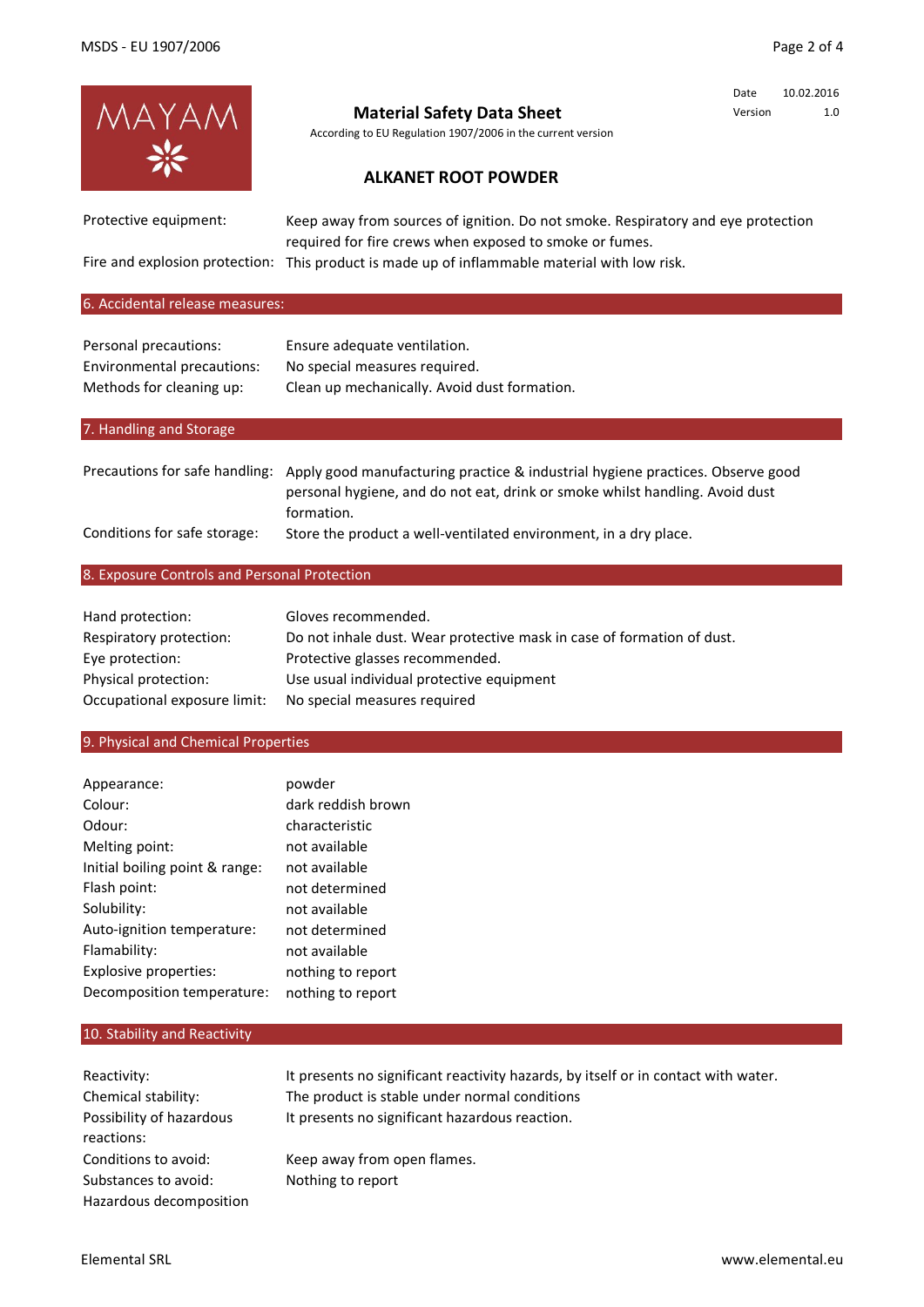

# **Material Safety Data Sheet**

According to EU Regulation 1907/2006 in the current version

# Date 10.02.2016 Version 1.0

# **ALKANET ROOT POWDER**

products:

Nothing to report

## 11. Toxicological Information

Not classified as hazardous conform EEC Dangerous Substance Directive and Dangerous Preparation Directives. If the product is used properly it will not cause any injuries to health.

| Acute toxicity:                  | In compliance with generally accepted uses and quantities are no negative      |
|----------------------------------|--------------------------------------------------------------------------------|
|                                  | impacts to be expected.                                                        |
|                                  | LD50 oral: not determined                                                      |
|                                  | LD50 dermal: not determined                                                    |
|                                  | LC50: not determined                                                           |
| Skin corrosion/irritation        | In compliance with generally accepted uses and quantities are no negative      |
|                                  | impacts to be expected.                                                        |
| Serious eye damage/irritation    | In compliance with generally accepted uses and quantities are no negative      |
|                                  | impacts to be expected.                                                        |
| Respiratory / skin sensitization | In compliance with generally accepted uses and quantities are no negative      |
|                                  | impacts to be expected. Deep inhalation may cause respiratory troubles such as |
|                                  | watering, sneezing.                                                            |
| Germ cell mutagenicity           | There is not expected negative impact.                                         |
| Carcinogenicity                  | There is not expected negative impact.                                         |
| Reproductive toxicity            | There is not expected negative impact.                                         |
| STOT-single exposure             | No information available                                                       |
| STOT-repeated exposure           | No information available                                                       |
| Aspiration hazard                | No information available                                                       |

#### 12. Ecological Information

12.1. Ecotoxicity: Nothing to report. Natural vegetable product. Environmentally not hazardous.

- 12.2. Mobility in soil: passive natural product
- 12.3. Degradability: Biologically well degradable
- 12.4. Bioaccumulation potential: nothing to report
- 12.5 Various harmful effects: nothing to report

#### 13. Disposal Considerations

Recommendation: Collect and dispose of waste product in conformity with local disposal regulations. Is a natural biodegradable product.

# 14. Transport Information

| General recomandations:        | Not dangerous product |
|--------------------------------|-----------------------|
| UN no:                         | not classified        |
| Road (ADR/RID):                | not classified        |
| Air (IATA/ICAO):               | not classified        |
| Sea (IMDG):                    | not classified        |
| Special precautions for user:  | See section 6-8       |
| Transport in bulk according to |                       |
| Annex II of MARPOL 73/78 and   |                       |